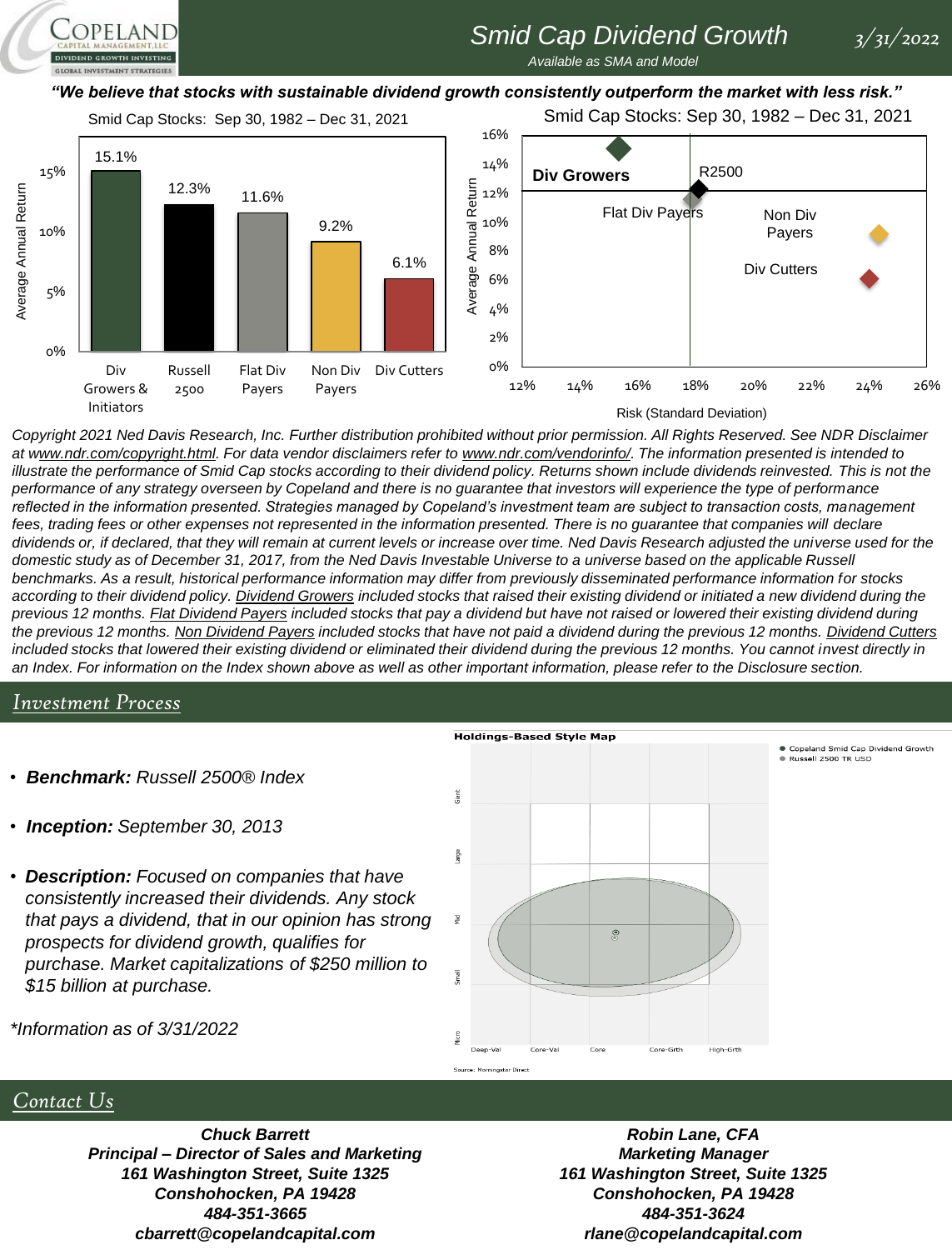### **Stock Universe**

*Companies that have increased their dividends with market capitalizations of \$250 million to \$15 billion*

#### **Stock Selection**

*Top ranked stocks within each sector based on our multi-factor fundamental model*

#### **Sector Selection**

*We are benchmark aware, however sector weightings are largely a byproduct of underlying security selection*

#### **Portfolio**

*Approximately 70 holdings made up of companies that have consistently increased their dividends*

Dividend Growth defines our universe, drives our total return solution and is the centerpiece for our research process.

Dividend Growth stocks are ranked using a proprietary fundamental ranking system. This model evaluates multiple factors in an effort to establish each company's ability to grow its dividends in the future.

Factors we have found to be predictive of strong dividend growth and total returns include:

- ➢ **Dividend Coverage**
- ➢ **Free Cash Flow Generation**
- ➢ **Growth in the Underlying Business**
- ➢ **Return on Capital**

Top-ranked stocks within the model are subject to deep fundamental analysis.

### *Sell Discipline*

Stocks are sold for the following reasons:

- $\triangleright$  Dividend Cut: Any holding that cuts or fails to raise its dividend is sold.
- ➢ Dividend Quality: Portfolio candidates must meet minimum thresholds of cash flows and earnings supporting the dividend. Violation of these thresholds has been found to be predictive of a future dividend cut.
- $\triangleright$  Quantitative Ranking Deteriorates: Problems are often exhibited in the quantitative rankings when factors such as earnings momentum, cash flow or return on capital deteriorate. These are red flags for detailed analyst review.
- $\triangleright$  Fundamental Concerns: Analysts are continuously questioning the competitive advantage of the company, as well as macro, regulatory or secular themes, with a focus on identifying risks to the dividend.
- $\geq$  Cap Size Graduation: If a security exceeds the maximum acceptable market cap ceiling for the strategy it is sold from the portfolio.

*There is no guarantee that companies will declare dividends or, if declared, that they will remain at current levels or increase over time.*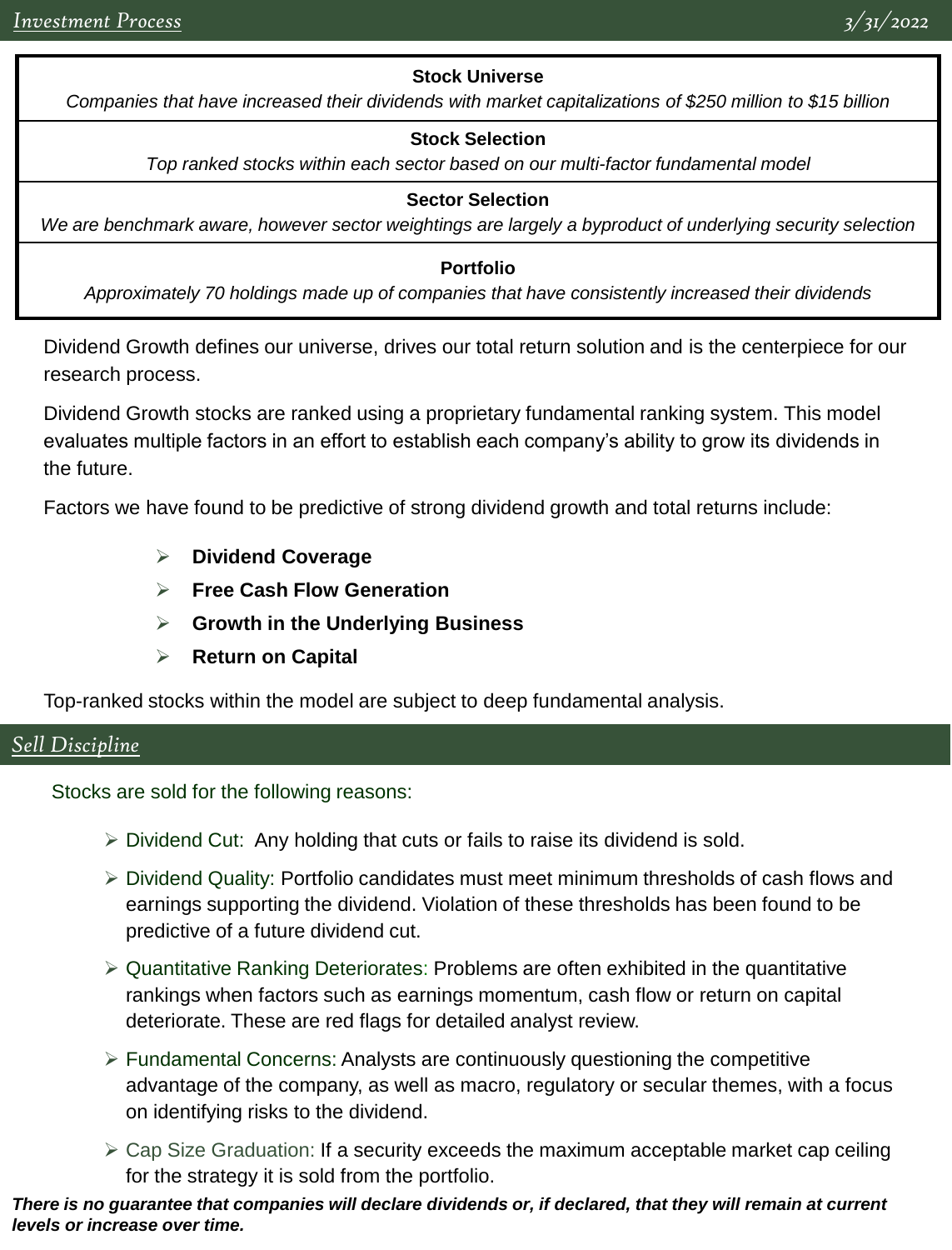Since Inception: 9/30/2013



FOR BROKER DEALER AND INSTITUTIONAL USE ONLY. NOT FOR PUBLIC OR CLIENT USE

FOR BROKER DEALER AND INSTITUTIONAL USE ONLY. NOT FOR PUBLIC OR CLIENT USE





Source: Morningstar Direct

Copeland Smid Cap Dividend Growth

*The data quoted in the charts above represents past performance and does not indicate future returns. Returns for periods of greater than one year*  are annualized. Gross returns include transaction costs, but do not reflect the deduction of investment advisory fees. A client's return will be reduced by the *advisory fees and any other expenses it may incur in the management of its investment advisory account. Copeland's management fees are described herein and in Copeland's ADV Part 2A. After-tax results will vary from the returns presented here for those accounts subject to taxation. Performance results of the composite are based on U.S. dollar returns. Please refer to the Disclosure sections for additional information and Net Performance. Alpha is a measure of the difference between actual returns and expected performance, given the level of risk as measured by beta, where beta measures sensitivity to index movements.* **Beta** is a measure of the volatility, or systematic risk, of a security or a portfolio in comparison to the market as a whole. **Standard deviation** is a *measure of the variability of returns - the higher the standard deviation, the greater the range of performance (i.e., volatility). <i>Upside Capture ratio* measures *the manager's overall performance to the benchmark's overall performance, considering only quarters that are positive in the benchmark. An Up Capture ratio of more than 1.0 indicates a manager who outperforms the relative benchmark in the benchmark's positive quarters. Downside Capture ratio is the ratio of*  the manager's overall performance to the benchmark's overall performance, considering only quarters that are negative in the benchmark. A Down Capture ratio of less than 1.0 indicates a manager that outperformed the benchmark in the benchmark's negative quarters. *Tracking Error* is a measure of how *closely a portfolio follows the index to which it is benchmarked. Due to methodology differences in calculating performance, Morningstar performance numbers may vary slightly from other providers. © 2021 Morningstar, Inc. All rights reserved. The Morningstar information contained herein: (1) is proprietary to Morningstar and/or its content providers; (2) may not be copied or redistributed; and (3) is not warranted to be accurate, complete or timely. Neither Morningstar nor its content providers are responsible for any damages or losses arising from any use of this information. Copeland does not review the Morningstar data. This presentation allows you to compare the performance history of Copeland's strategies with its benchmark. Total return is calculated assuming reinvestment of all dividends. For performance numbers current to the most recent month-end, please contact us at 484-351-3700.*

Russell 2500 TR USD